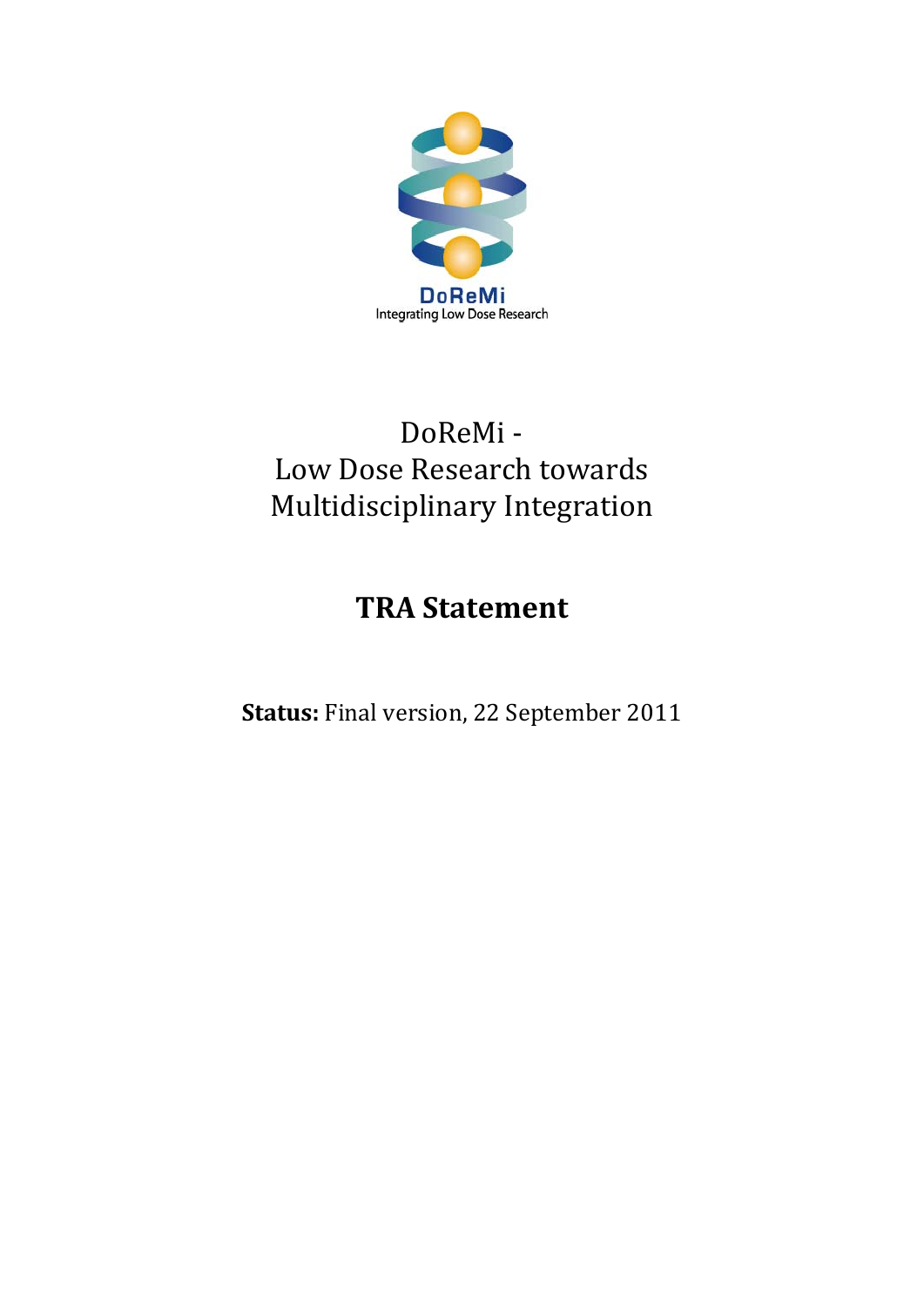#### **Introduction and purpose of this statement**

The DoReMi Network of Excellence (www.doremi-noe.net) was formed on January 1<sup>st</sup>, 2010 based on principles set out in the High Level and Expert Group (HLEG) report (www.hleg.de) as an important step in the establishment of the Multidisciplinary European Low Dose Risk Research Initiative, MELODI (www.melodi‐online.eu).

This statement of the DoReMi Management Board updates the DoReMi Transitional Research Agenda prepared in April 2010, submitted Iuly  $1<sup>st</sup>$ , 2010 to EC and published in September 2010. The purpose of the TRA was to guide the planning, prioritization and facilitation of DoReMi research activities. DoReMi has been running for 18 months and held its first periodic meeting in July 4-6, 2011. Consequently, this statement provides a summary of the progress made within DoReMi and other relevant initiatives, and then uses this information to formulate research priorities for the forthcoming 18 months. It thus serves for the DoReMi Joint Programme of Research (JPR) and also provides guidance for internal and external calls proposed by DoReMi.

#### **Progress to June 2011**

The scientific work of DoReMi falls into workpackages (WPs) 5-7 while capacity building is facilitated in WPs 3 and 4. DoReMi ran a successful external call in this period, and as a consequence 10 new partners joined as of 1 July 2011.

*In WP5 – Shape of the dose response and tissue sensitivities for cancer*  work has been successfully initiated on cancer mechanisms and modelling including dose‐rate dependency of cellular senescence, the use of 3D tissue models for exploration of non-targeted effects, key events in radiation‐induced myeloid leukaemogenesis and mechanistic modelling of cancer risk. Workshops identified priorities for research on non-targeted and systemic effects (June 2010), and on internal emitter risk research (March 2011). Following the external call, work on gene expression patterns at low doses and inflammatory responses to radiation over a wide range of doses in *in vitro* and *in vivo* models has been added, work on neutron leukaemogenesis has been included by *ad hoc* funding.

EC iniatives such as EpiRadBio (incorporation of biological information into risk models for specific solid cancers), EPI-CT (guidance towards optimisation of doses in paediatric CT scans), SOLO (health risk estimates for internal plutonium and external exposure in exposed populations in Southern Urals), ANDANTE (a multidisciplinary study to refine RBE estimates for neutron carcinogenesis) are all expected to carry out work relevant to WP5..

*In WP6 – Individual variability in cancer risk*  work has been initiated to identify genetic susceptibility factors for <sup>131</sup>I-induced thyroid cancer in the mouse, and to characterize the radiation response of human model cell systems carrying gene variants that have been associated with varying degrees of radiosensitivity. A workshop (November 2010) discussed integration of mechanistic and molecular research into epidemiological studies considering existing and new epidemiological cohorts in Europe and radiation biomarkers, the validation of stored biosamples and estimation of study power. Review articles summarising these activities are being drafted. A workshop held in Stockholm in June 2011 highlighted the potential importance of epigenetics in determining radiation cancer susceptibility. Following the external call new work seeking susceptibility biomarkers by Raman spectroscopy will be incorporated. Furthermore, work on low dose sensitivity to radiation induced brain tumours in the mouse will be initiated.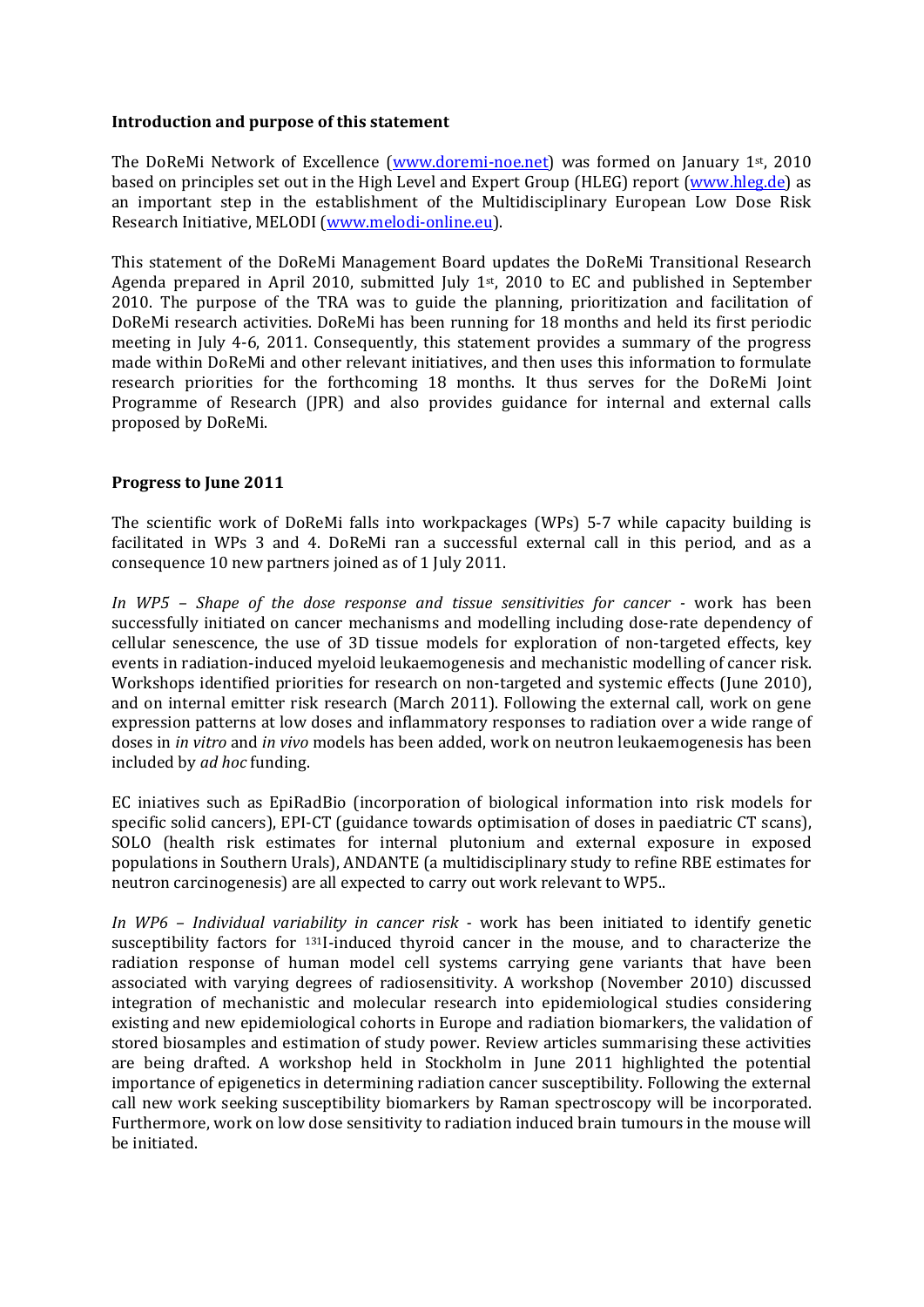The projects MULTIBIODOSE and BOOSTER, funded by the EC Security programme will be of relevance for biomarker identification along with aspects of EpiRadBio and EPI‐CT.

*In WP7 – Noncancer effect*s ‐ significant efforts have been made to reach consensus among scientists from diverse disciplines on radiation risk to the vasculature, including definition of research priorities and approaches to improve the risk assessment. To this end an international workshop was held in December 2010. Experimental studies to identify the transcriptional and proteomic responses of vascular endothelial cells to low dose radiation are underway. A pilot epidemiological study of lens opacities among interventional radiologists and cardiologists has been initiated. Preliminary work has also started on the effects of external and internal low dose exposure on neurogenesis in rodents. As a result of the external call, work on dose-responses for anti-inflammatory effects of X-irradiation and their mechanisms, and on the aortic defects in fibulin‐4 deficient mice will now be included in WP7.

Relevant research is also underway or planned in EC projects such as SOLO (information on circulatory disease risk) and other projects currently in negotiation with EC, PROCARDIO and CEREBRAD (epidemiological and experimental studies of cardiovascular and cerebrovascular diseases).

*In WP3 – Education and trainin*g ‐ The specific objectives for the first 18‐month period of the project have been to investigate the current training and education needs and the availability of institutions within the EC where training is offered, and to explore possible mechanisms for networking and the sponsorship of courses. A Training and Education Committee (TEC) was set up with membership from DoReMi partners to provide input and help with setting policy and priorities. Course sponsorship was piloted by opening an internal call for 2‐week courses to be hosted by partner institutions, on topics of their special expertise. Six courses were funded in the first 6 months of 2011, and they were judged very successful, both in terms of personal gain, and in attracting students and graduate researchers from a wide range of backgrounds. This call will be repeated each year, with the benefit of experience and feedback gained. In order to ensure the Europe-wide involvement in a training and education network the most promising approach appears to be to run the network on a cooperative voluntary basis through an extended TEC that will include interested experts from outside the DoReMi consortium. Plans are underway to operate through the mechanism of regular workshops, possibly held in conjunction with the annual MELODI International Workshop. An exploratory DoReMi/MELODI training and education meeting is planned in conjunction with the 2011 MELODI Workshop in Rome.

In *WP4 – Infrastructures*  surveys of available infrastructures were performed: first, a critical review of existing and planned European epidemiological cohorts and prospects for use in molecular epidemiology studies. The survey was based on detailed questionnaires, and an international workshop held in May 2010. A manuscript reviewing the cohorts and their use for radiation protection research is in preparation. Second, a major survey on irradiation facilities available within the network was obtained via online questionnaires. Low dose/dose rate irradiation facilities were identified as poorly available within DoReMi, except in Sweden. Following the external call, the network secured access to low dose/dose rate irradiation facilities through the new partners in Norway and Japan (ENEA working with IES). Links have been established to the EC project STORE on data- and biobanking, STORE activities are recognised to be of importance for all DoReMi WPs and the long term sustainability/integration of European low dose research.

#### *Cross cutting issues*

Three cross cutting issues were identified in the HLEG report and are recognised in DoReMi, these are i) radiation quality ii) tissue sensitivity and iii) internal emitters. Each of these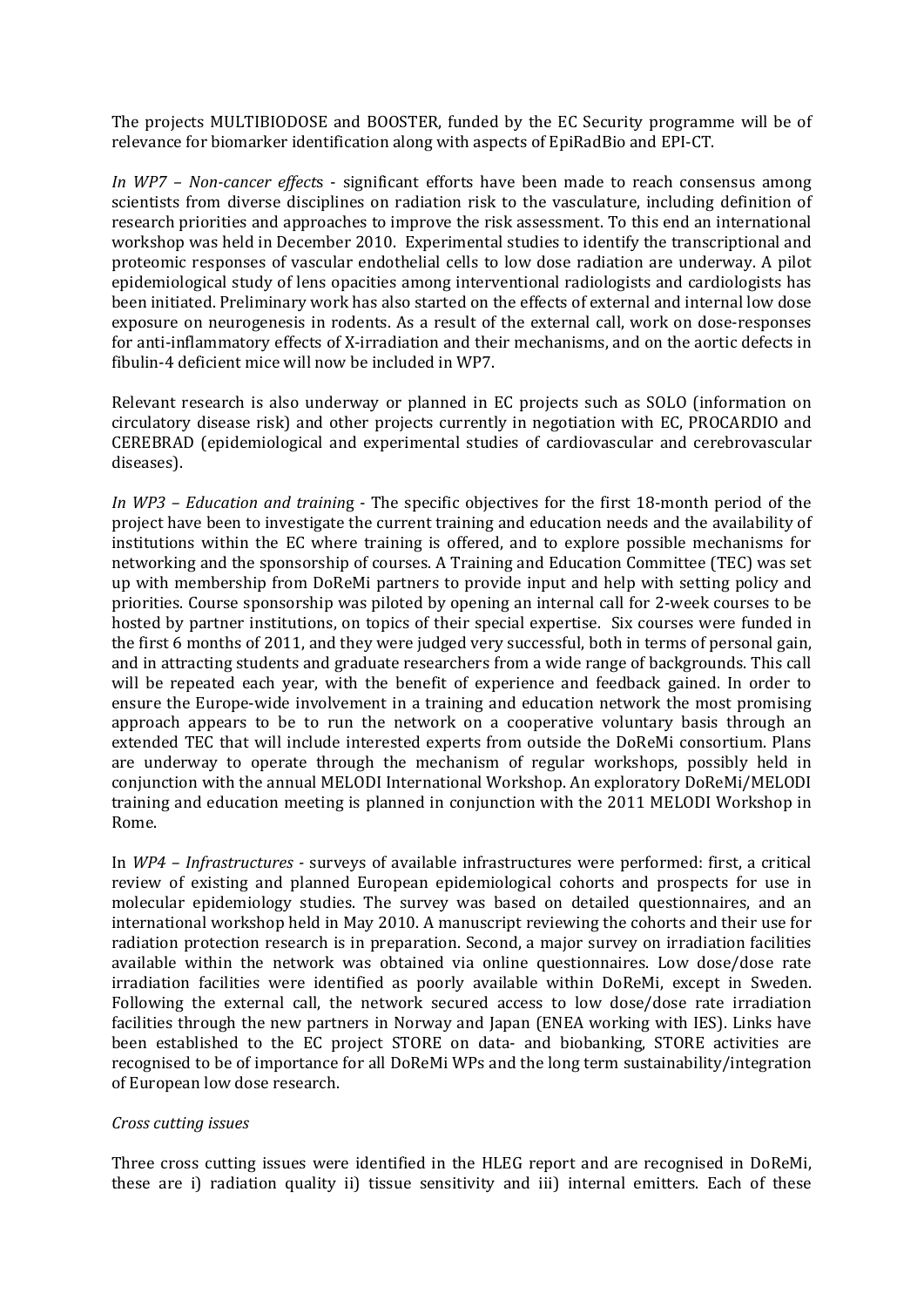receives attention in current DoReMi work. The sensitivity of different tissues is addressed through the range of cancer and non cancer disease sites being considered. Internal emitter studies are identified as a task in WP5, and also as a feature in the work of WP7 and in proposed pilot studies in WP6. Radiation quality is addressed in WP5 neutron AML work, risk modelling work and in the context of WP7 work on neurological effects of internal and external irradiation.

A cross cutting epidemiological group has been contributing to DoReMi from the outset. This group assures a coherence regarding epidemiological issues included as parts of WP4, WP5, WP6 and WP7.

#### *Assessment of current outstanding research and capability needs*

The brief items below provide a summary of the major issues requiring attention in the short term identified by DoReMi through its workshop activities, research experience and in the course of the 1st periodic meeting.

#### *WP5 – Shape of dose response and tissue specificity for cancer*

- WP5a Following the internal emitter workshop, it was recognised that estimates of internal emitter risk could be improved by integrated studies that will require further collaboration between a wide range of scientists. The workshop identified population studies of nuclear workers, Chernobyl residents, Techa River residents and uranium miners to be of greatest importance.
- WP5b Work to identify robust early biomarkers of radiation-associated disease is required.
- WP5c Work to characterise initial radiation events, identify and quantify DNA and other relevant lesions and to explore their consequences would be of value in studies of radiation quality.
- WP5d DoReMi is now supporting work on modulation of inflammatory reactions by radiation, additional research on radiation effects over a wide dose range on immunological effects, tumour immunology in particular would be beneficial.
- *WP6 – Individual variability in cancer risk*
- WP6a Further work is needed to establish the quality of archived materials from epidemiological cohorts with a view to use in molecular epidemiology before finalising the choice of cohort for the planned pilot integrated molecular epidemiological study.
- WP6b Further consideration of the role of epigenetics in determining individual cancer risk is required.
- WP6c Prospects for using next generation DNA sequencing for identification of susceptibility genes need to be assessed.
- WP6d Work to identify and validate biomarkers of individual cancer risk is required.
- WP6e Expertise in mathematical modelling of systems biology is needed for future studies.

#### *WP7 – Non cancer effects*

- WP7a Following a planned workshop (September 2011) support for integrated dosimetric and epidemiological studies of lens opacity (cataract) risk will be needed alongside experimental work to explore mechanisms and dose-effect relationships.
- WP7b Further consideration on the existence of radiation-induced vascular effects at whole body dose below 500 mGy and/or heart dose below 1 Gy is required. The most suitable cohorts to determine whether vascular risk exists at such dose exposure need to be defined, a further workshop is expected.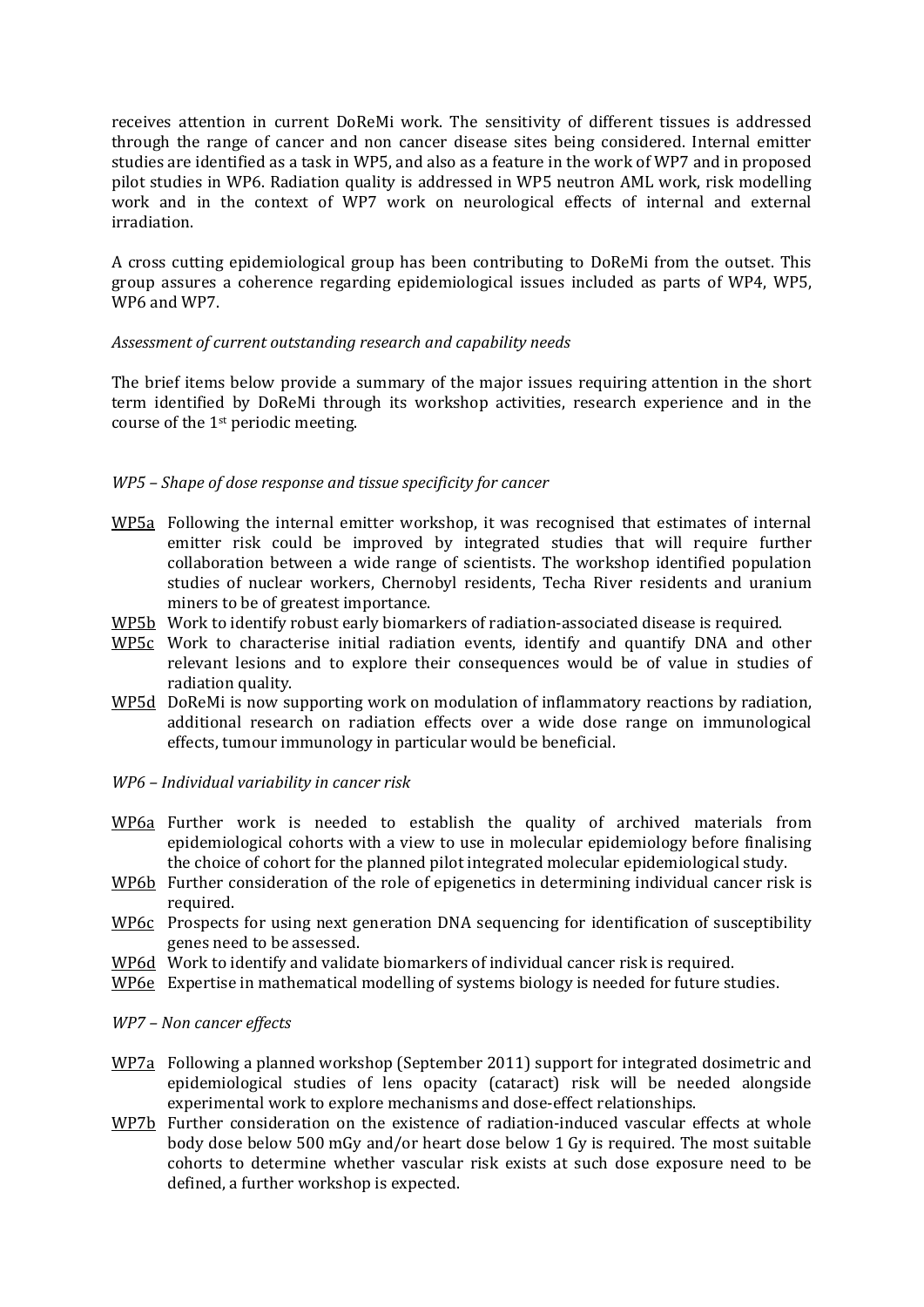- WP7c Beside experimental work done to better understand the effects of low dose exposure on neurogenesis, an exploratory workshop addressing the neurological and cognitive radiation‐induced effects will be organised by DoReMi in 2012.
- *WP3 – Education and training*
- WP3a Detailed assessment is needed of the value of a Bologna compliant MSc course in radiobiology in the light of a full review of the availability of such training EU‐wide.
- WP3b Promotion of the development of further short courses on specific (and when appropriate, specialised) topics as well as on the generalities of low dose radiation risk research would be beneficial.

#### *WP4 – Infrastructures*

- WP4a The critical review of existing and planned European epidemiological cohorts showed that several cohorts are of great interest for either the quantification of cancer risk (WP5), of individual sensitivity (WP6) and of non cancer risks (WP7) at low doses. The quality of biological material collected and stored for several of these cohorts needs validation.
- WP4b Surveys of radiation source availability in the EU beyond the DoReMi partnership are needed in order to include radiation qualities and infrastructures that are still lacking within DoReMi (i.e. GANIL, Caen, France) can provide only 20 ‐100 MeV/U).
- WP4c The benefits and costs of establishing common research platforms for 'omics' technologies versus facilitating access to large European dedicated platforms (i.e. ESFRI) need further consideration following survey and workshop activity.
- WP4d Provision of support to critical epidemiological cohorts including those with lifespan follow‐up dedicated to public health within which radiation effects could be considered.

#### *Cross cutting issues*

All topics highlighted above include consideration of different tissues, radiation qualities and internal emitters.

#### **DoReMi Roadmap to integrate research and capability needs for months 19 – 36 (up to 2013)**

The priority research and capability needs listed above require inclusion as part of DoReMi. In parallel to current ongoing work, the table below provides a view of the actions anticipated to integrate these priority areas. Many of the highlighted areas provide scope for consideration of the cross cutting issues of tissue sensitivity, radiation quality and internal emitters.

**Concluding remarks:** The DoReMi statement pinpoints actual priorities for the next 18 months of DoReMi following regular updating of the DoReMi TRA. It is thus an important step in the development of low dose radiation risk research in Europe and the establishment of long-term sustainability by the MELODI consortium.

#### **Appendix**: Roadmaps for the WPs 5, 6 and 7 and WPs 3 and 4

The following graphs propose the present roadmap for DoReMi. The scheme will be regularly updated (WP2, DoReMi MB and EAB) according to forthcoming new knowledge and newly developing research lines.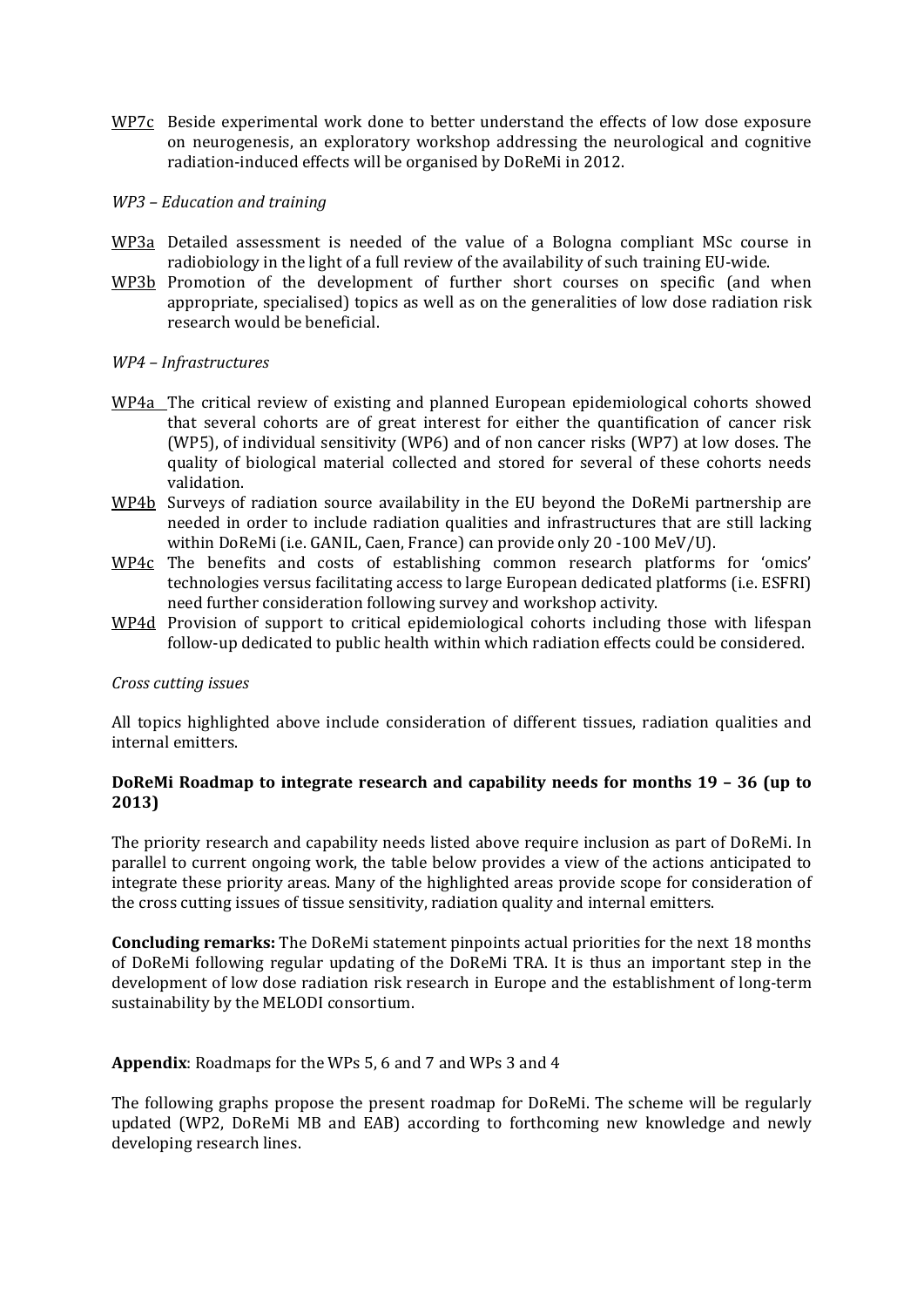### **WP5: Shape of Dose-Response Curve for cancer**

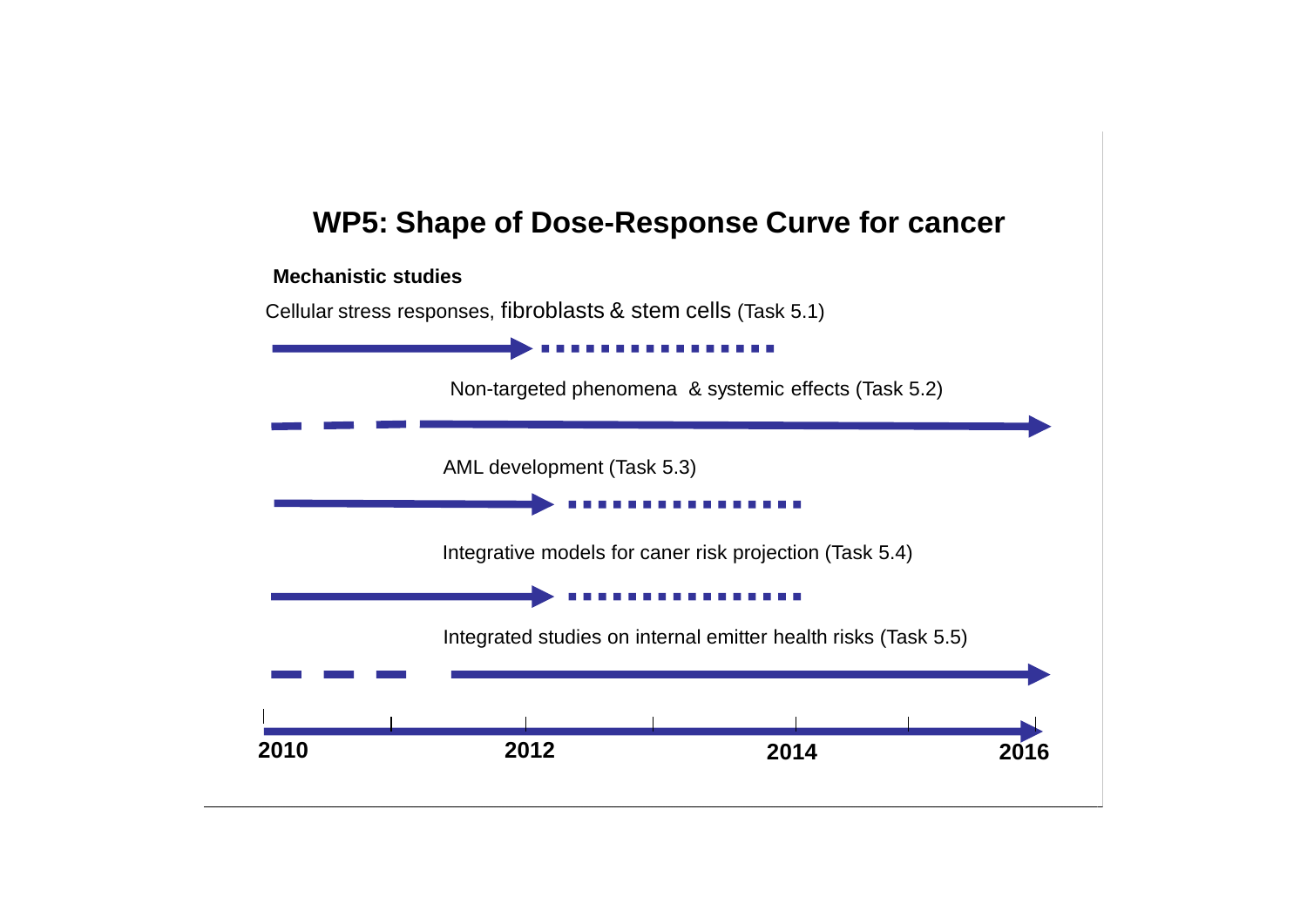## **WP6: Individual sensitivities**

**Task 6.1 – Review of potential biomarkers for radiation:potential use and validation through pilot studies in appropriate cohorts (based on WP4 review)**

**Task 6.6 - Implementation of the DoReMi strategy for a large scale molecular epidemiological study to quantify genetic contribution to individual susceptibility**

**Task 6.2 Identification of genetic modifiers of indivual cancer susceptibility and their mechanisms of action** *- Mouse models for genetic susceptibility to thyroid cancer*

*- Identification of modifier genes by classical linkage analysis / High throughput analyses: mRNA, miRNA, protein, metabolites / In vitro multicellular models: responses at 4 hrs/24-48hrs / - Analyses of DNA repair defects/IR sensitivity*

**Task 6.3 Modeling individual variability** 

**Task 6.4 Genetic modifiers of carcinogenesis /low dose & low dose-rate effects**

**Task 6.5 Contribution of genetic and epigenetic mechanisms that influence susceptibility to radiation induced cancer**

**Task 6.7 Planning expansion of research portfolio through workshops**

**Task 6.8 Prediction individual radiation susceptibility with Raman micro-spectroscopy**

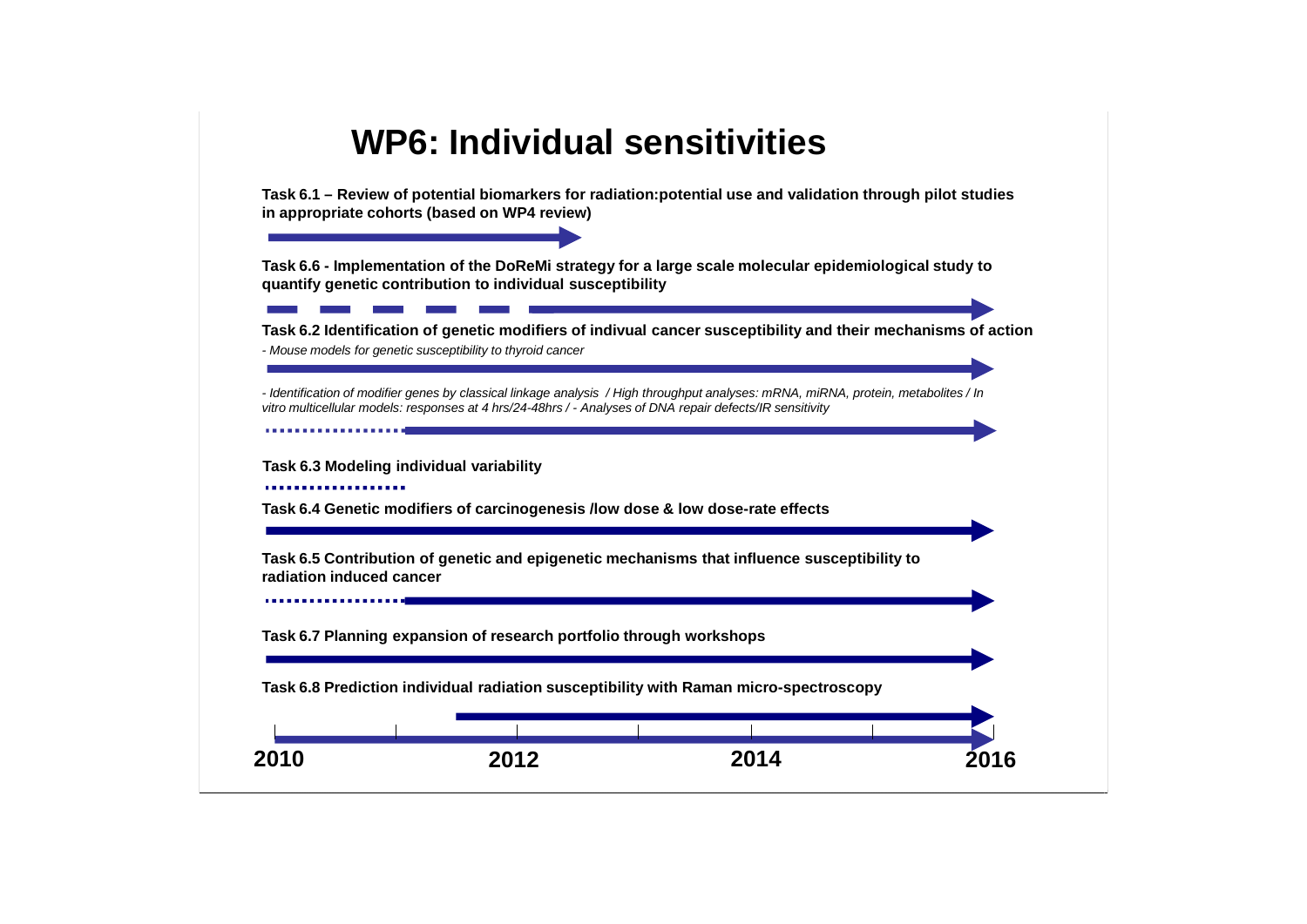### **WP7: Non cancer effects**

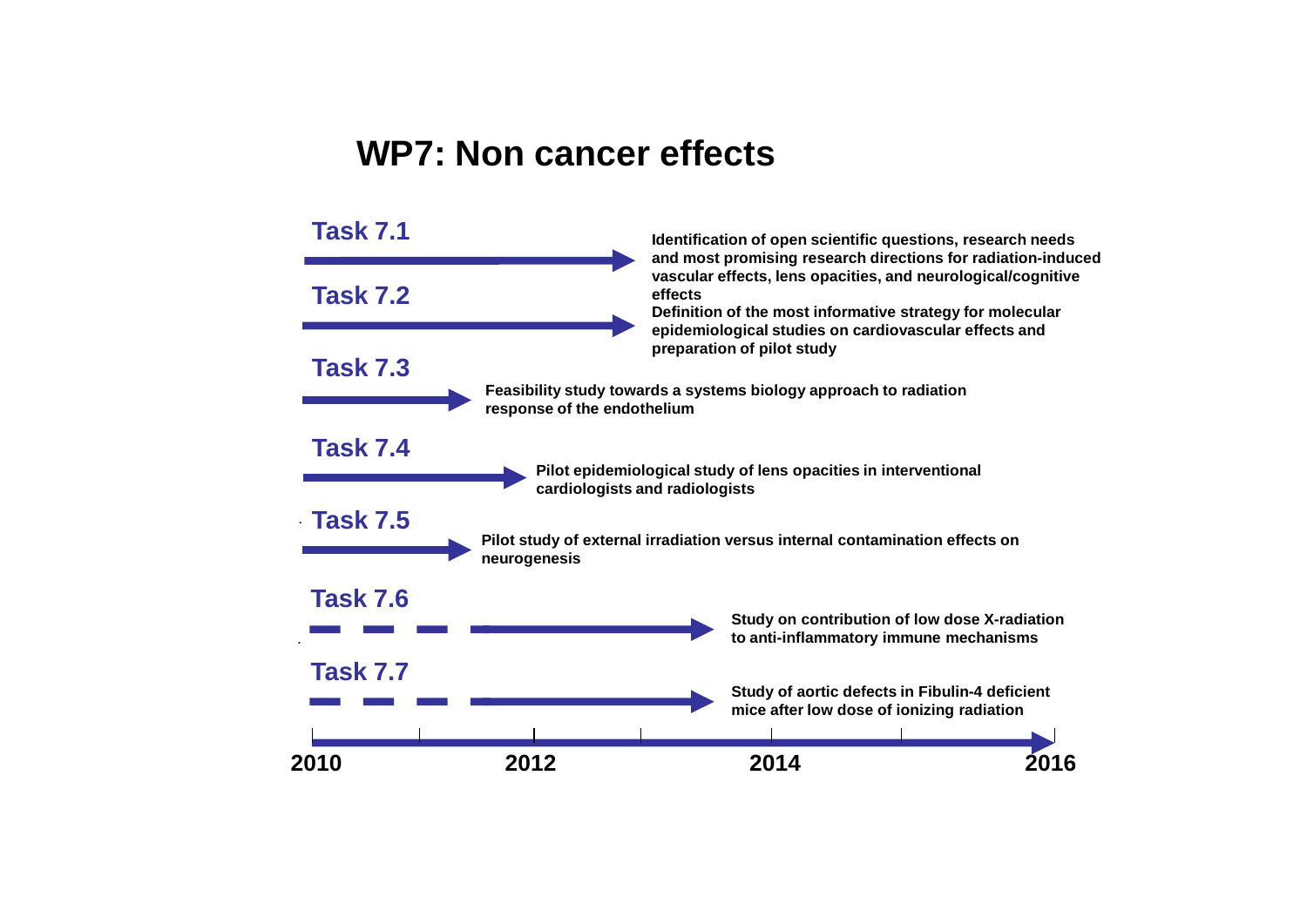# **WP3: Training and education support for the TRA**

**2010 2012 2014 2016 Depending on outcome of review: Open call for a university to develop Bologna-accredited MSC course, or alternative initiatives. Transfer T+E funding support from DoReMi to MELODI Formation of an expert advisory Training and Education Committee Internal calls for training modules of 1-3 weeks at the MSc or PhD level Develop a mechanism for facilitation of multi-institution training and research collaboration Review need to support Bolognaaccredited MSc course Continuing optimisation of targeting and topics for short training modules**